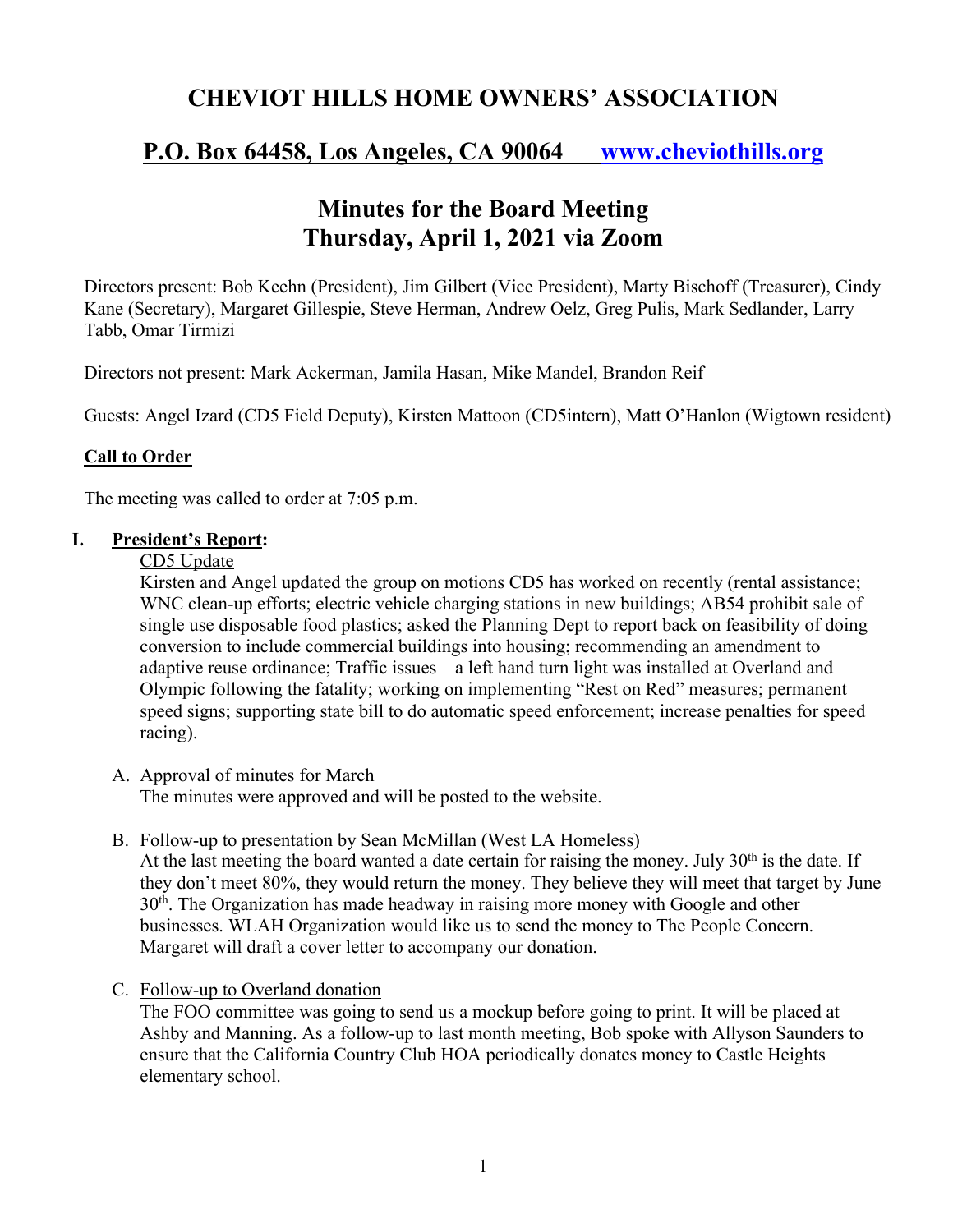### D. Renovation at 2706 Wigtown

The resident wants to add space to their home. Because of the existing zoning requirements or historic designation, it requires an exception (variance). The resident approached WNC who sent them to us. We as a board have not dealt with this before. We need to determine what our procedure will be going forward in case this comes up again in the future. We should not be getting into disputes between homeowners. The homeowner Matt joined the zoom call. He stated that he has talked to all neighbors, shared the plans and everyone is ok with their plans. There is not a requirement of written consent. Matt will send Bob confirmation that the neighbors agree. This home is not an "Aiken" home. The designer is Gage (same as the BH City Hall).

#### E. Completion of Expo greenway between Overland/Westwood

The city has completed the construction between the Overland and Westwood Expo stations. It takes wastewater and reuses it. There is an on-going discussion about replacing the fencing with something more aesthetically pleasing.

- F. Proposed increase in development appeal fee for non-applicants Angel addressed this in her report that Councilmember Koretz is not in support of this fee. It will most likely die. She said not to worry about this.
- G. Vista del Mar soccer field, WNC NFP seat Vista del Mar is putting in a soccer field. They have also applied to fill the WNC not for profit seat. The seat is currently vacant. More information will be discussed at next week's WNC meeting.
- H. Cell tower issues

Jim said the issue is resolved after their meeting with Verizon. He has not heard anything since that meeting. Verizon has a plan to move antennas and/or camouflage them.

I. Tree Project – All the dead trees have been removed. Bob will follow up with Susan Irving and Patricia Pappanek.

### **II. SECRETARY'S REPORT/MEMBERSHIP**

- A. Membership Stands at 370. Perhaps a mid-year notice to the neighborhood.
- B. CPAB update The Captain reported that burglaries are up. Knock knock burglaries; someone posted on Nextdoor about an entry while they were home. GTA is stabilizing. LAPD is concerned about burglaries. The street racing task force has been effective; making arrests. Getting ready for UCLA basketball game as well as the Chauvin trial verdict.
- C. Third Annual Westside Safety & Preparedness Fair March 7 was supposed to launch on March  $7<sup>th</sup>$ . We had 1,400 registrants but the server failed. The information is all available online at www.safetyfair.org. The give aways will happen this Sunday at the park.

### **III. FINANCIAL REPORT**

Not available prior to meeting.

### **IV. PUBLIC COMMENT –**

Mark mentioned www.clickpico.com. An effort to get the community to support local businesses on Pico. Mark was seeking help with "door-hangers". A few board members offered to cover their blocks. Mark will follow-up with an email blast and door-hangers.